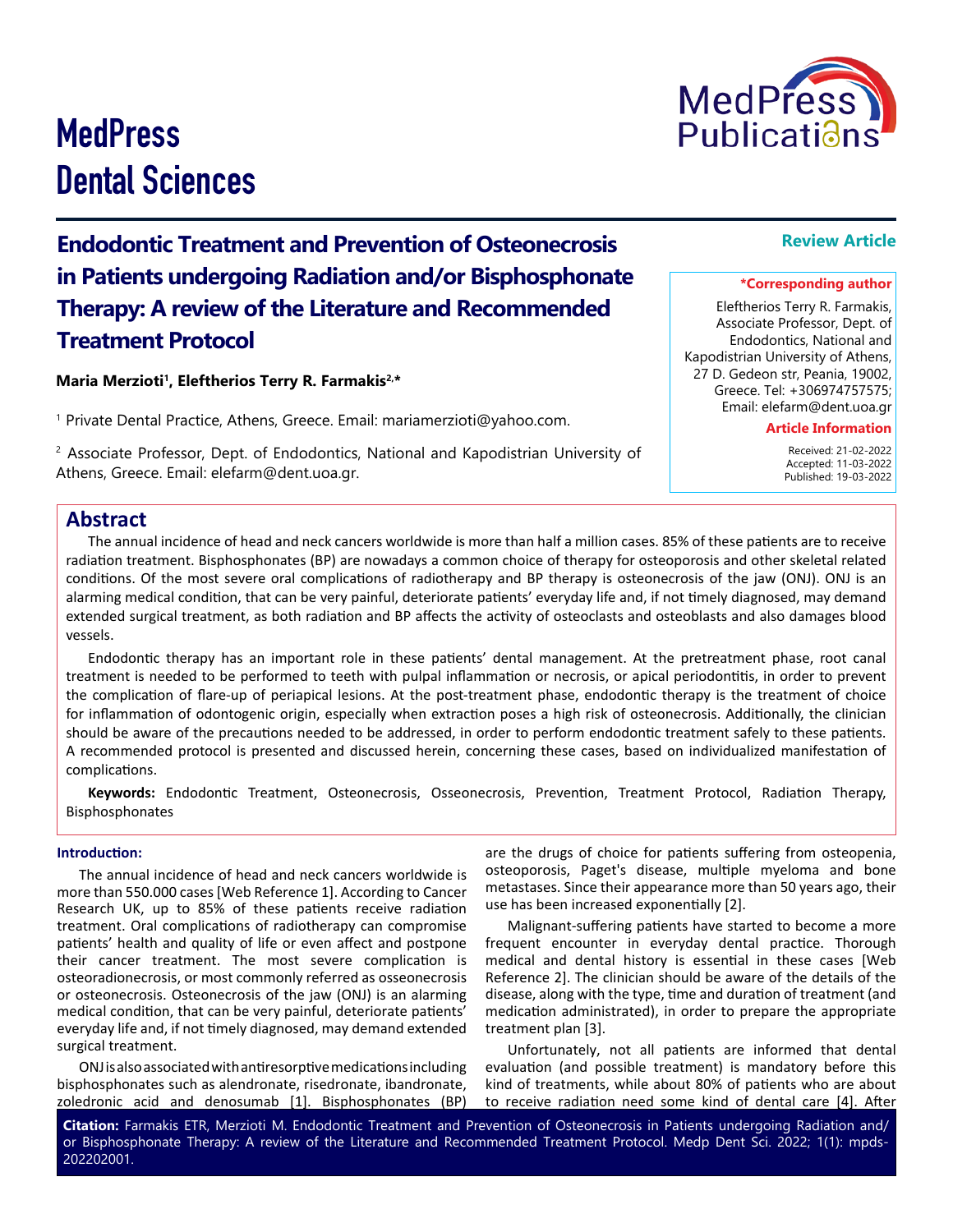radiation and BP medication, invasive dental treatments or ever oral infections alone can cause osteonecrosis.

Endodontic therapy has an important role in these patients' dental management. At the pretreatment phase, root canal treatment is needed to be performed to teeth with pulpal inflammation or necrosis, or apical periodontitis, in order to prevent the complication of flare-up of periapical lesions. At the post-treatment phase, endodontic therapy is the treatment of choice for inflammation of odontogenic origin, especially when extraction poses a high risk of osteonecrosis [5]. Additionally, the clinician should be aware of the precautions needed to be addressed, in order to perform endodontic treatment safely to these patients. A recommended protocol is presented and discussed herein, concerning these cases, based on individualized manifestation of complications.

#### **Osteoradionecrosis**

Oral complications occur in all patients receiving head and neck radiation and include oral mucositis, xerostomia, taste alterations and functional disabilities (Web Reference 2). Radiation can also cause radiation caries, trismus, osteoradionecrosis (ORN) and affect the pulpal microcirculation. The changes of pulpal microcirculation can lead to negative response to pulp tests but this is temporary. The circulation can be normal about 5 months after radiation and thus the clinician should take that into consideration before making any decisions for treatment [6,7]. From the above complications, xerostomia and ORN have the worse impact in patients' quality of life [8]. Xerostomia is caused from salivary gland dysfunction, a common side effect of radiotherapy [8]. Patients usually recover from xerostomia but it can last up to 2 years [9]. Severe xerostomia, combined with the susceptibility of hard tissues to demineralization after radiation, causes rapidly progressing post-radiation caries [10]. This type of caries often starts from labial cervical areas and soon it extends and encircles the tooth. It can also affect smooth surfaces like anterior teeth which is not common for typical caries thanks to continuous flow of saliva [10].

In 1983, Marx defined Osteoradionecrosis (ORN) as "an area larger than 1 cm of exposed bone in a field of irradiation that failed to show any evidence of healing for at least 6 months" [11]. Radiation affects the activity of osteoclasts and osteoblasts and also damages blood vessels. These two aforementioned actions combined have a negative impact in repairing and healing ability of the bone. Marx Staging system of ORN is the most common today. The risk of ORN depends on many factors such as radiation dose, radiation technique, tumor location and oral hygiene [12]. The prevalence varies in the literature and ranges from 0,4% to 56% [13].

A group of drugs, the family of bisphosphonates, can also cause osteonecrosis, as they suppress the metabolism rate of bone modelling/remodelling. Those drugs are prescribed for treatment of osteoporosis and specific types of cancer that cause bone damage. For patients who receive this medication, bisphosphonate – related osteonecrosis of the jaw (BRONJ) is an uncommon but serious oral complication [14]. According to American Society for Bone and Mineral Research, BRONJ is defined as an exposed area of the bone in the upper or lower jaw, in the maxillofacial region, which does not recover within 8 weeks after diagnosis in a patient taking a BP, who has not received radiation therapy in the maxillofacial region. In 2014, American

Association of Oral and Maxillofacial Surgeons proposed the term medication-related osteonecrosis of the jaw (MRONJ) in order to accommodate the growing number of osteonecrosis cases involving the maxilla and mandible associated with other antiresorptive (denosumab) and antiangiogenic therapies. MRONJ is highly associated with intra venous (IV) bisphosphonates whereas oral BP cause BRONJ in about 4% of the cases [15]. The prevalence of this complication varies from 0-28% [16]. The risk of BRONJ depends on several factors such as type of BP, frequency of use and therapy duration. 64% of BRONJ are triggered from extractions and trauma. Moreover, periodontitis accompanies 84% of BRONJ cases [17]. BRONJ can be asymptomatic for a long time or cause symptoms like tooth mobility, ulcer, swelling and paresthesia [17].

The above symptoms can appear before the alveolar bone gets exposed [16]. The appearance of symptoms before BRONJ diagnosis can lead the clinician to false diagnosis of odontogenic pain and thus extractions. In those cases, healing will not occur after normal healing period.

#### **Preventive Treatment:**

The time period between diagnosis and starting of therapy or medication is usually short. Ideally, the preventive dental treatment should start at least one month before the beginning of radiation or BP treatment because that time period is enough for oral evaluation and recovery after invasive dental treatment [Web Reference 3]. The healing period of periapical lesions can last from 6 months to 4 years [18]. Periapical healing cannot be confirmed one-month post-op and as it is discussed below, extraction is recommended in cases of periapical disease. Apart from the recommended dental treatments, it cannot be highlighted enough that this effort will lead to desirable results only when combined with proper education of oral hygiene.

The clinician should form a treatment plan before radiation or BP treatment starts. A common dilemma is whether to endodontically treat or extract teeth with severe caries. According to Schiodt's model [19], prior to radiation therapy, teeth with deep caries (nonreparable), root caries > ½ of root circumference, internal or external resorption and pulpal combined with periapical disease should be extracted because of their high dental risk factor (DRF). According to Bruins, DRF is defined as "dental disease unrelated to cancer therapy that directly and/or indirectly increases the risk for oral complications of cancer therapy" [20]. Schiodt also takes into consideration for the treatment plan conditions associated with a high malignancyrelated risk factor. The clinician's goal should always be to prevent the appearance of oral inflammation after radiation or BP treatment. At the pretreatment period it is also important for the dentist to combine recommended protocols with clinical judgement. For example, in a case of severely poor oral hygiene, the treatment plan may be more aggressive.

In the pretreatment phase, it is essential to check the vitality of all teeth but also be able to differentiate the necrotic pulp from the stressed pulp syndrome in order to avoid unnecessary root canal treatments. According to Abou-Rass, "the term "stressed pulp" describes a vital dental pulp that has been subjected to repeated damage, including operative trauma, accidents, or other pathologic changes" [21]. The clinician should keep in mind that the stressed pulp condition may be asymptomatic but after crown preparation or failed restorations, it can lead to diseased and necrotic pulp [21].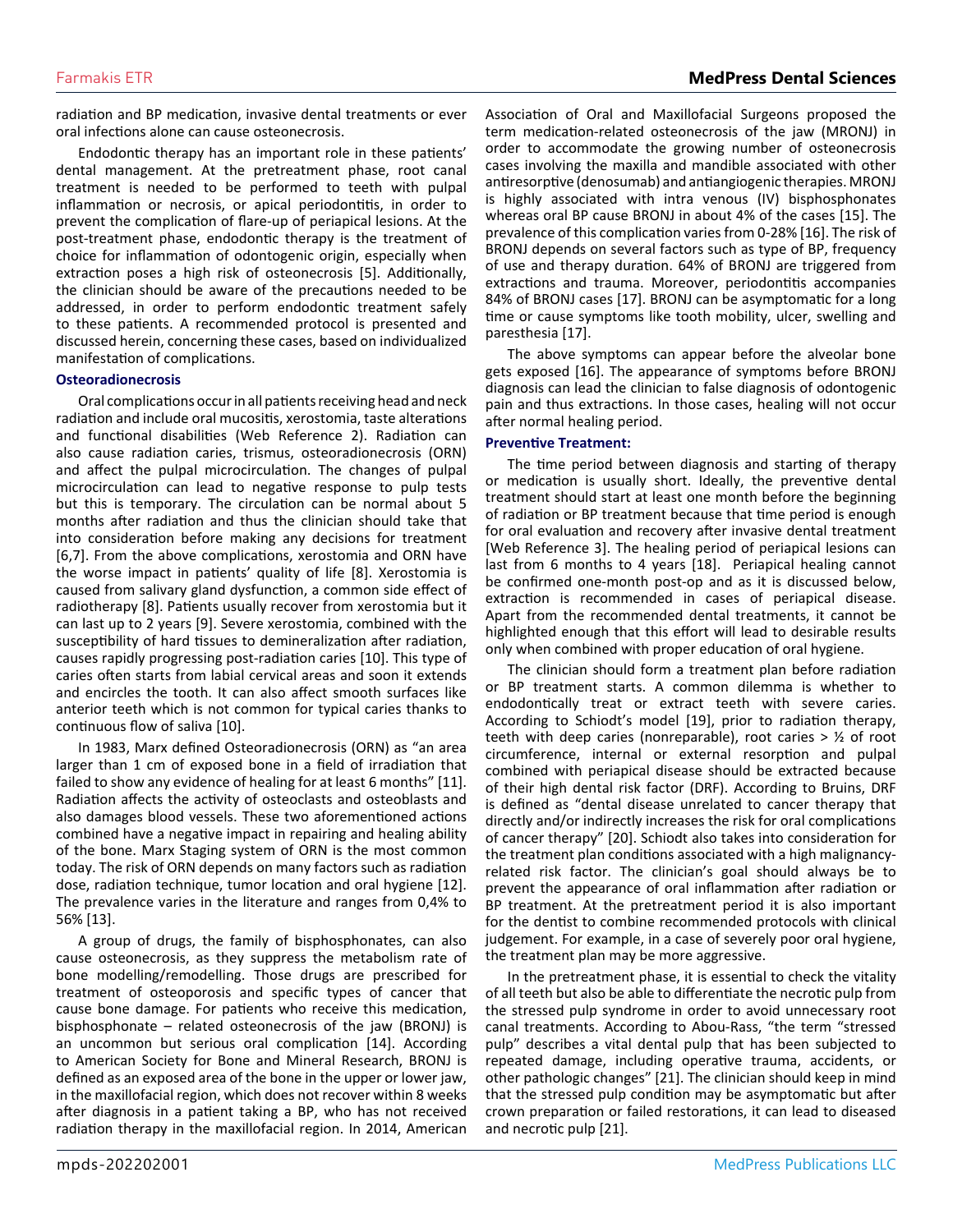The clinician should also be able to evaluate the existing endodontic treatments. Endodontically treated teeth without periapical lesion should be followed-up every 6 months. In cases of periapical lesion, the clinician should evaluate the quality of treatment and previous radiographs. If the quality of treatment is adequate and it is apparent from previous radiographs that the lesion is healing or healed with scar tissue, there is no need for retreatment or extraction as these cases are not considered dental conditions with high DRF [19].

In any other case, when the treatment is inadequate and unsuccessful, retreatment or extraction should be considered. The final treatment plan is affected by remaining time until radiation or BP treatment begins. Unfortunately, in most cases patients seek dental evaluation just before their treatment starts and so root canal retreatment and waiting for healing is not an option.

# **Recommended Protocol for Endodontic Therapy**

#### **Before Endodontic Treatment:**

Communication with patient's physician is essential before any treatment plan. Medical history should include type, time and duration of medication with details and sometimes this information cannot be provided by the patient. Informed consent is also necessary. Diagnostic periapical x-rays may be challenging in cases of severe trismus. Smaller sizes of films which are usually used for children can be useful.

#### **Antibiotic Prophylaxis:**

According to a 2017 position statement of AAE, clinician should decide whether or not to prescribe antibiotic prophylaxis prior to surgical procedures in patients at a significant risk for medication-related osteonecrosis of the jaw depending on his judgement and consultation of patient's physician [22]. Similarly, in an ESE position statement, prophylaxis is proposed for patients who receive IV bisphosphonates prior to endodontic surgery and for irradiated patients prior to nonsurgical endodontic treatment [23]. Although it is clear that all patients after radiation of head and neck should receive antibiotic prophylaxis before endodontic treatment, guidelines for patients receiving BP medication are unclear. Several authors propose antibiotic prophylaxis in the following cases: necrotic infected pulps in patients receiving IV BP treatment and in patients treated with oral BP medication for more than 3 years [14,24].

#### **Preparation for Treatment:**

Mouthwash rinse with chlorhexidine for one minute can reduce the number of microorganisms of the oral cavity and thus the possibility of bacteremia in case of soft tissue trauma [25,26]. Anesthetics without vasoconstrictors are the indicated choice because the blood circulation of the area is impaired [27,28]. Aseptic conditions are mandatory and thus rubber dam is necessary. Even though it is not proven that traumatic clamp placement can cause osteonecrosis, the clinician should be cautious and avoid the contact with soft tissues if possible. In a case report, ONJ occurred 5 months following root canal treatment, and the placement of clamp was considered as the cause of the complication [29]. A proper and atraumatic isolation can be challenging in cases of irradiated patients with excessive and deep caries at the cervical area. Complete removal of caries and pre-endo built up is indicated. Disinfection of the rubber dam and isolated tooth with iodine solution is recommended.

In extreme cases of heavily inflamed gingiva, ISOLITE may be considered as an alternative for safe perform of endodontic treatment.

#### **Chemomechanical Preparation:**

Occlusal reduction of teeth or even buccal access combined with short files or modified files can be helpful in cases of severe trismus [30,31]. The main principles of chemomechanical preparation remain the same under all situations. However, in cases with risk of osteonecrosis, mechanical trauma of the periapical tissues and extrusion of microorganisms should be strictly avoided. Determination of working length should be performed with electronic apex locator but patency of the apical foramen should be avoided. Every file should be restricted to the working length (which is desired to be distinctly short of the apical foramen), and thus the continuous use of apex locator is recommended during the whole preparation. Nowadays, endodontic headpieces come with intergraded apex locators.

It is also important to irrigate with caution using safe ended needles and light pressure. Using low concentration of NaOCL can also be considered. Extrusion of debris is considered unavoidable during nonsurgical endodontic treatment, but there are techniques which can reduce it [32]. According to research, Ni-Ti rotary files lead to less extrusion than hand files [33]. Among rotary systems, statistically significant differences in extrusion of debris are not evident [33,34,35]. The self-adjusting file system (SAF) should be seriously considered for adaptation in such cases, as it results in significantly less apically extruded debris, compared to other rotary systems [36,37].

#### **Obturation:**

The main goal of obturation for these cases should be to avoid mechanical (overfilling and overextension of the filling material) and thermal damage of the PDL during obturation. It is proven that cold lateral condensation (CLC) leads to less overfilling than warm techniques [38]. In patients with high risk of osteonecrosis, warm vertical techniques should be avoided.

It has been shown that the use of ill- fitting master cone is one of the causes of extrusion [39]. Precautions can be taken to prevent this iatrogenic event such as obturate 1mm shorter than the working length or customize the master cone with GP softener. In a study of Eastman Dental Institute in 2005, it was shown that CLC and customization of master cone reduces significantly the root filling extrusion [40]. According to Keane and Harrington, one dip of GP end in chloroform is enough and leads to the best results. A short description of the technique is the following: a non-standardized GP cone is selected to fit 1-1.5mm short of working length with tugback, the apical 4mm of the cone dips into chloroform for maximum of 1sec and then the cone is seated in the canal with firm apical pressure to the canal terminus [41]. The cone should stay there for at least 10sec in order to resolify and prevent undercuts.

#### **Restoration:**

Coronal restoration should completely seal the pulp chamber and prevent microleakage. Composite resin fillings and direct inlays and onlays are recommended for permanent restoration. According to London Eastman study, teeth with satisfactory coronal restorations were found to have significantly better periapical healing compared to those with unsatisfactory restorations. However, in the same study, it was shown that endodontically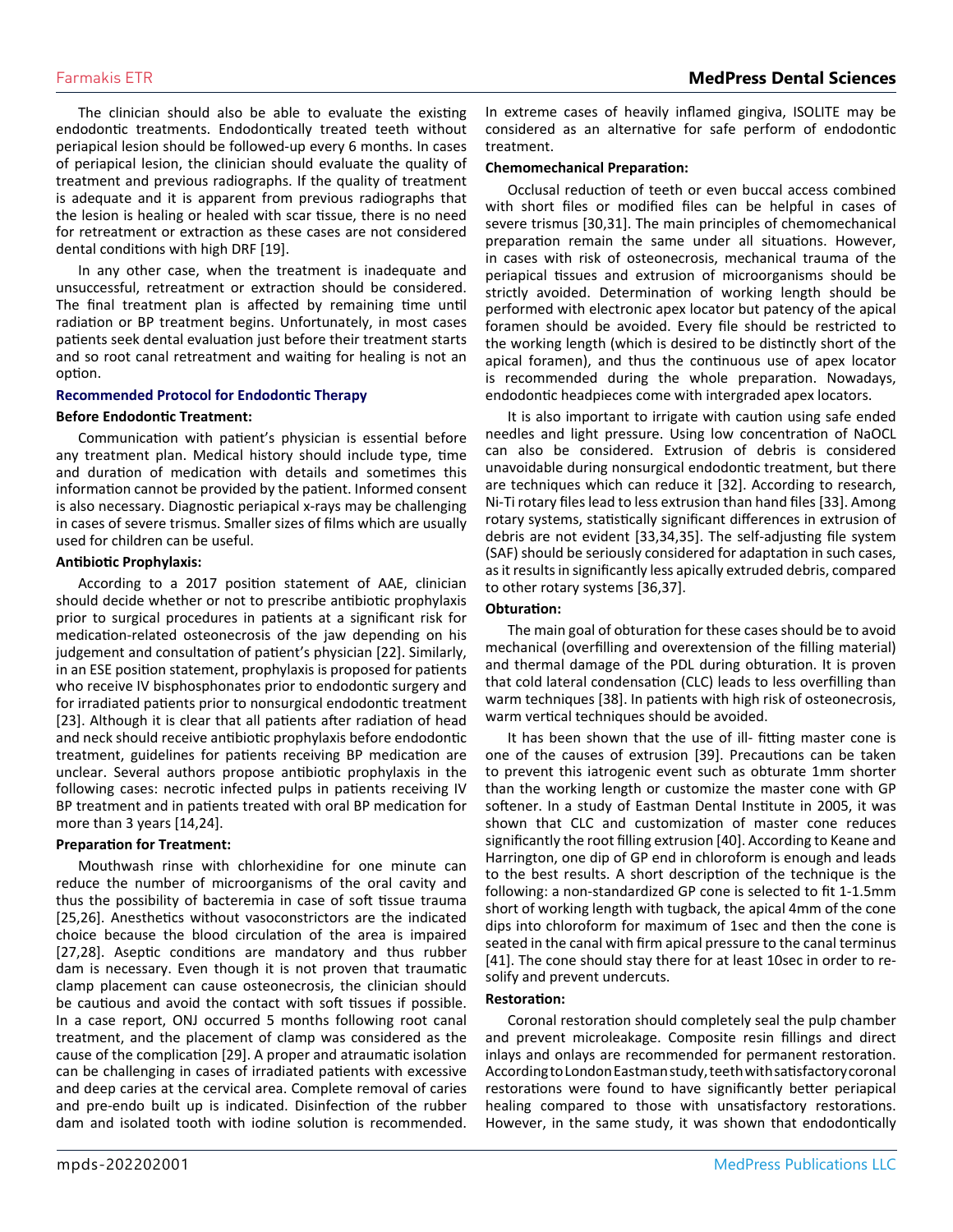treated teeth with cast posts or functioning as abutment for fixed prosthesis have worse survival rates [42]. If the clinician decides that crown or other indirect restoration is needed, it is suggested to postpone it until the risk of osteonecrosis is minimized. If the tooth cannot be restored and the goal of endodontic treatment is to avoid extraction, the crown should be reduced to subocclusal level [43]. An alternative for non-restorable teeth is, after chemomechanical preparation and intra canal medication for the management of symptoms, restore the tooth temporarily with IRM or glass ionomer cement.

# **Follow-up:**

Follow-ups including clinical and radiographical examination should be performed as in any other endodontic treatment. The effect of BPs on bone metabolism and remodeling could potentially interfere with healing of periradicular lesions. However, this is not proved and in one related study comparing healing between BP recipients and control group, statistically significant difference was not found [44]. Similarly, for irradiated patients the rate of success seems to be comparable to nonirradiated patients [45].

#### **Discussion:**

To prevent osteonecrosis followed by the compromised healing potential of the jaws, preventive extractions, undertaken before radiation therapy, was recommended for several decades. Additional complications of radiation, such as limited mouth opening, mucositis, severe caries, fractured tooth crowns and limited rubber dam application in such patients, probably supported an attitude that rejected maintenance of teeth. The same aggressive treatment plan was also considered before the initiation of IV BP medication. However, extracting functional teeth is a harsh and difficult decision. For this reason, endodontic therapy, if accomplished with utmost care and maximum regard for the fragility of the periapical tissues, is the preferred treatment [24].

Important considerations should be the patient's general condition and level of compliance, two factors that often contribute to problems during instrumentation and restorative techniques.

In patients with high risk of osteonecrosis, endodontic treatment can lead to healing or stabilization of periapical lesion even if the tooth is unrestorable [44,45]. There are case reports that present incidents of ONJ in some period after root canal treatment but in these cases a cause-and-effect relation cannot be proved. It is not wise based on these cases to jump to conclusions and blame endodontic treatment in general because: a) the treatment protocol applied in these cases is unknown, and b) it is quite possible that the pain related with spontaneous ONJ was mistakenly considered of odontogenic origin and endodontic treatment was performed in an area with established ONJ [46,47]. Even if endodontic treatment is followed by crown amputation, that solution is easier, cheaper and safer than extraction combined with hyperbaric oxygen.

For more than a decade, LLLT (Low Level Laser Therapy Or Low Level Laser Therapy) is used for treatment of BRONJ and cancer therapy-induced oral mucositis [48,49,50]. LLLT has also been used successfully after extractions in patients with high risk of osteonecrosis in order to eliminate this risk [51]. It is proved that LLLT has antibacterial effects on soft and hard tissue and

that it can fasten and improve wound healing [49,52]. Taking the above into consideration, LLLT can be suggested as an adjunct to isolation clump placement, even though, as it is already mentioned, correlation between isolation and osteonecrosis has not been proved.

# **Conclusion:**

The clinician should be very careful when case-selecting teeth for endodontic therapy, undergoing radiation of head and neck and BP medication; as long as he/she follows the recommended protocols for such patients and stay on the safe side, risks are minimal. Apart from the elimination of symptoms, the dentist can offer a functional, aesthetic and safe alternative to extraction and thus improve patient's quality of life.

# **References:**

- 1. [Eguia A, Bagan L, Cardona F. Review and update on drugs](https://www.ncbi.nlm.nih.gov/labs/pmc/articles/PMC6982985/)  [related to the development of osteonecrosis of the jaw.](https://www.ncbi.nlm.nih.gov/labs/pmc/articles/PMC6982985/)  [Med Oral Pathol Oral Cir Bucal. 2000; 25 \(1\): 71-83.](https://www.ncbi.nlm.nih.gov/labs/pmc/articles/PMC6982985/)
- 2. [Russell RG. Bisphosphonates: The first 40 years. Bone.](https://pubmed.ncbi.nlm.nih.gov/21555003/)  [2011; 49\(1\): 2-19.](https://pubmed.ncbi.nlm.nih.gov/21555003/)
- 3. [Ray-Chaudhuri A, Shar K, Porter R.J. The oral management](https://pubmed.ncbi.nlm.nih.gov/23619856/) [of patients who have received radiotherapy to the head](https://pubmed.ncbi.nlm.nih.gov/23619856/)  [and neck region. Br Dent J. 2013; 214\(8\): 387-393.](https://pubmed.ncbi.nlm.nih.gov/23619856/)
- 4. [Brown R.S., Miller J.H., Bottomley W.K. A Retrospective](https://pubmed.ncbi.nlm.nih.gov/2151939/) [Oral/Dental Evaluation of 92 Head and Neck Oncology](https://pubmed.ncbi.nlm.nih.gov/2151939/)  [Patients Before, During and After Irradiation Therapy.](https://pubmed.ncbi.nlm.nih.gov/2151939/)  [Gerodontology. 1990; 9\(2\): 35-39](https://pubmed.ncbi.nlm.nih.gov/2151939/).
- 5. [Marx R.E., Sawatari Y, Fortin M, Broumand V.](https://pubmed.ncbi.nlm.nih.gov/16243172/)  [Bisphosphonate-Induced Exposed Bone \(Osteonecrosis/](https://pubmed.ncbi.nlm.nih.gov/16243172/) [Osteopetrosis\) of the Jaws: Risk Factors, Recognition,](https://pubmed.ncbi.nlm.nih.gov/16243172/)  [Prevention, and Treatment. J Oral Maxillofac Surg. 2005;](https://pubmed.ncbi.nlm.nih.gov/16243172/) [63\(11\): 1567-1575.](https://pubmed.ncbi.nlm.nih.gov/16243172/)
- 6. [Kataoka S.H., Setze F.C., Condim-Junior E, Pessoa O.F.,](https://pubmed.ncbi.nlm.nih.gov/21846533/)  [Gavini G, Caldeira C.L. Pulp Vitality in Patients with Intraoral](https://pubmed.ncbi.nlm.nih.gov/21846533/)  [and Oropharyngeal Malignant Tumors Undergoing](https://pubmed.ncbi.nlm.nih.gov/21846533/)  [Radiation Therapy Assessed by Pulse Oximetry. J Endod.](https://pubmed.ncbi.nlm.nih.gov/21846533/)  [2011; 37\(9\): 1197-1200.](https://pubmed.ncbi.nlm.nih.gov/21846533/)
- 7. [Kataoka S.H., Setzer F.C., Gondim-Junior E, Fregnani E.R.,](https://pubmed.ncbi.nlm.nih.gov/27071975/)  [Moraes C.J.P., Pessoa O.F. et al. Late Effects of Head and](https://pubmed.ncbi.nlm.nih.gov/27071975/)  [Neck Radiotherapy on Pulp Vitality Assessed by Pulse](https://pubmed.ncbi.nlm.nih.gov/27071975/)  [Oximetry. J Endod. 2019; 42\(6\): 886-889.](https://pubmed.ncbi.nlm.nih.gov/27071975/)
- 8. [Emami B. Tolerance of Normal Tissue to Therapeutic](https://applications.emro.who.int/imemrf/Rep_Radiother_Oncol/Rep_Radiother_Oncol_2013_1_1_35_48.pdf)  [Radiation. Reports of Radiotherapy and Oncology. 2013;](https://applications.emro.who.int/imemrf/Rep_Radiother_Oncol/Rep_Radiother_Oncol_2013_1_1_35_48.pdf) [1\(1\): 123-127.](https://applications.emro.who.int/imemrf/Rep_Radiother_Oncol/Rep_Radiother_Oncol_2013_1_1_35_48.pdf)
- 9. [Blanco A.I., Chaο KS. C., Naqa I. El., Franklin G.E., Zakarian](https://pubmed.ncbi.nlm.nih.gov/15990009/)  [K., Vicic M. et al. Dose–volume modeling of salivary](https://pubmed.ncbi.nlm.nih.gov/15990009/)  [function in patients with head-and-neck cancer receiving](https://pubmed.ncbi.nlm.nih.gov/15990009/)  [radiotherapy. Int J Radiat Oncol Biol Phys. 2005; 62\(4\):](https://pubmed.ncbi.nlm.nih.gov/15990009/)  [1055-1069.](https://pubmed.ncbi.nlm.nih.gov/15990009/)
- 10. [Gupta N., Pa M., Rawat, S., Grewal M.S., Garg H., Chauhan](https://pubmed.ncbi.nlm.nih.gov/27390489/)  [D et al. Radiation-induced dental caries, prevention and](https://pubmed.ncbi.nlm.nih.gov/27390489/)  [treatment - A systematic review. Natl J Maxillofac Surg.](https://pubmed.ncbi.nlm.nih.gov/27390489/)  [2015; 6\(2\): 160-166.](https://pubmed.ncbi.nlm.nih.gov/27390489/)
- 11. [Marx R.E. Osteoradionecrosis: A New Concept of Its](https://pubmed.ncbi.nlm.nih.gov/6572704/)  [Pathophysiology. J Oral Maxillofac Surg. 1983; 41\(5\): 283-](https://pubmed.ncbi.nlm.nih.gov/6572704/) [288.](https://pubmed.ncbi.nlm.nih.gov/6572704/)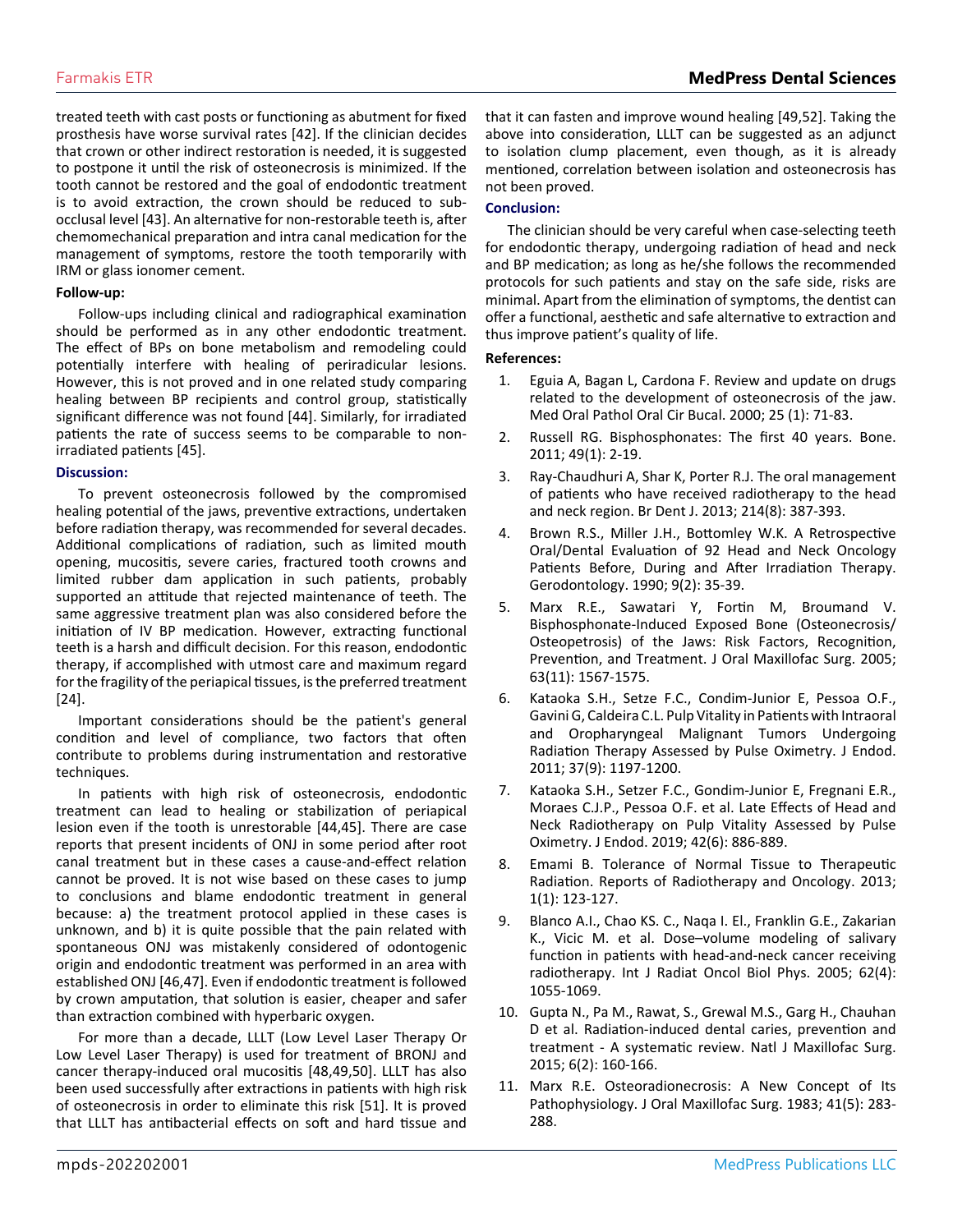- 12. [Lee I.J., Koom W.S., Lee C.G., Kim Y.B., Yoo S.W., Keum](https://pubmed.ncbi.nlm.nih.gov/19327914/) [K.C et al. Risk factors and dose– effect relationship for](https://pubmed.ncbi.nlm.nih.gov/19327914/) [mandibular osteoradionecrosis in oral and oropharyngeal](https://pubmed.ncbi.nlm.nih.gov/19327914/)  [cancer patients. Int J Radiat Oncol Biol Phys. 2009; 75\(4\):](https://pubmed.ncbi.nlm.nih.gov/19327914/)  [1084-1091.](https://pubmed.ncbi.nlm.nih.gov/19327914/)
- 13. [Chronopoulos A., Zarra T., Ehrenfeld M., Otto S.](https://pubmed.ncbi.nlm.nih.gov/28649774/)  [Osteoradionecrosis of the jaws: definition, epidemiology,](https://pubmed.ncbi.nlm.nih.gov/28649774/)  [staging and clinical and radiological findings. A concise](https://pubmed.ncbi.nlm.nih.gov/28649774/)  [review. International Dental Journal. 2018; 68\(1\): 22-30.](https://pubmed.ncbi.nlm.nih.gov/28649774/)
- 14. [AlRahabi M.K., Ghabbani H.M. Clinical impact of](https://www.ncbi.nlm.nih.gov/labs/pmc/articles/PMC5893910/)  [bisphosphonates in root canal therapy. Saudi Med J. 2018;](https://www.ncbi.nlm.nih.gov/labs/pmc/articles/PMC5893910/) [39\(3\): 232-238.](https://www.ncbi.nlm.nih.gov/labs/pmc/articles/PMC5893910/)
- 15. [Yoshiga D., Nakamichi I., Yamashita Y., Yamamoto N.,](https://pubmed.ncbi.nlm.nih.gov/24596631/) [Yamauchi K., Nogami S. et al. Prognosis factors in the](https://pubmed.ncbi.nlm.nih.gov/24596631/)  [treatment of bisphosphonate-related osteonecrosis of the](https://pubmed.ncbi.nlm.nih.gov/24596631/)  [jaw - Prognostic factors in the treatment of BRONJ. J Clin](https://pubmed.ncbi.nlm.nih.gov/24596631/)  [Exp Dent. 2014; 6\(1\): 22-28.](https://pubmed.ncbi.nlm.nih.gov/24596631/)
- 16. [Sharma D., Ivanovski S., Slevin M., Hamlet S., Po T.S.,](https://www.ncbi.nlm.nih.gov/labs/pmc/articles/PMC3606312/)  [Brinzaniuc, K. et al. Bisphosphonate-related osteonecrosis](https://www.ncbi.nlm.nih.gov/labs/pmc/articles/PMC3606312/)  [of jaw \(BRONJ\): diagnostic criteria and possible pathogenic](https://www.ncbi.nlm.nih.gov/labs/pmc/articles/PMC3606312/)  [mechanisms of an unexpected anti-angiogenic side effect.](https://www.ncbi.nlm.nih.gov/labs/pmc/articles/PMC3606312/)  [Vasc Cell. 2013; 5\(1\).](https://www.ncbi.nlm.nih.gov/labs/pmc/articles/PMC3606312/)
- 17. [Grisar K., Schol M., Schoenaers J., Dormaar T., Coropciuc](https://pubmed.ncbi.nlm.nih.gov/27427547/)  [R., Poorten V.V et al. Osteoradionecrosis and medication](https://pubmed.ncbi.nlm.nih.gov/27427547/)[related osteonecrosis of the jaw: similarities and](https://pubmed.ncbi.nlm.nih.gov/27427547/)  [differences. Int J Oral Maxillofac Surg. 2016; 45\(12\): 1592-](https://pubmed.ncbi.nlm.nih.gov/27427547/) [1599.](https://pubmed.ncbi.nlm.nih.gov/27427547/)
- 18. [Orstavik D. Time-course and risk analyses of the](https://pubmed.ncbi.nlm.nih.gov/9206419/)  [development and healing of chronic apical periodontitis in](https://pubmed.ncbi.nlm.nih.gov/9206419/)  [man. Int Endod J. 1996; 29\(3\): 150-155](https://pubmed.ncbi.nlm.nih.gov/9206419/)
- 19. [Schiodt M., Hermund N.U. Management of oral disease](https://pubmed.ncbi.nlm.nih.gov/11777187/)  [prior to radiation therapy. Support Care Cancer. 2002;](https://pubmed.ncbi.nlm.nih.gov/11777187/) [10\(1\): 40-43.](https://pubmed.ncbi.nlm.nih.gov/11777187/)
- 20. [Bruins H.H., Jolly D.E., Koole R. Preradiation dental](https://pubmed.ncbi.nlm.nih.gov/10519746/)  [decisions in patients with head and neck cancer. Oral Surg](https://pubmed.ncbi.nlm.nih.gov/10519746/) [Oral Med Oral Pathol Oral Radiol Endod. 1999; 88\(4\): 406-](https://pubmed.ncbi.nlm.nih.gov/10519746/) [412.](https://pubmed.ncbi.nlm.nih.gov/10519746/)
- 21. [Abou-Rass M. The stressed pulp condition: An endodontic](https://pubmed.ncbi.nlm.nih.gov/6750089/)[restorative diagnostic concept. J Prosthet Dent. 1982;](https://pubmed.ncbi.nlm.nih.gov/6750089/) [48\(3\): 264-267.](https://pubmed.ncbi.nlm.nih.gov/6750089/)
- 22. American Association of Endodontists (AAE). Antibiotic Prophylaxis 2017 Update.
- 23. [Segura-Egea J.J., Gould K., Sen B.H., Jonasson P., Cotti](https://onlinelibrary.wiley.com/doi/full/10.1111/iej.12781)  [E., Mazzoni A et al. European Society of Endodontology](https://onlinelibrary.wiley.com/doi/full/10.1111/iej.12781)  [position statement: the use of antibiotics in endodontics.](https://onlinelibrary.wiley.com/doi/full/10.1111/iej.12781)  [Int Endod J. 2018; 51\(1\): 20-25](https://onlinelibrary.wiley.com/doi/full/10.1111/iej.12781)
- 24. [Moinzadeh A-T., Shemesh H., Neirynck N.A.M, Aubert](https://pubmed.ncbi.nlm.nih.gov/23137312/) [C., Wesselink P.R. Bisphosphonates and their clinical](https://pubmed.ncbi.nlm.nih.gov/23137312/)  [implications in endodontic therapy. Int Endod J. 2013;](https://pubmed.ncbi.nlm.nih.gov/23137312/) [46\(5\): 391-398.](https://pubmed.ncbi.nlm.nih.gov/23137312/)
- 25. [Choi S., Kim H. Sodium Bicarbonate Solution versus](https://pubmed.ncbi.nlm.nih.gov/25030829/)  [Chlorhexidine Mouthwash in Oral Care of Acute Leukemia](https://pubmed.ncbi.nlm.nih.gov/25030829/) [Patients Undergoing Induction Chemotherapy: A](https://pubmed.ncbi.nlm.nih.gov/25030829/) [Randomized Controlled Trial. Asian Nurs Res. 2012; 6\(2\):](https://pubmed.ncbi.nlm.nih.gov/25030829/)  [60-66.](https://pubmed.ncbi.nlm.nih.gov/25030829/)
- 26. [Cousido M.C., Carmona I.T., Garcia-Caballero L., Limeres J.,](https://pubmed.ncbi.nlm.nih.gov/19662444/)  [Alvarez M., Diz P. In vivo substantivity of 0.12% and 0.2%](https://pubmed.ncbi.nlm.nih.gov/19662444/)  chlorhex[idine mouthrinses on salivary bacteria. Clin Oral](https://pubmed.ncbi.nlm.nih.gov/19662444/)  [Investig. 2010; 14\(4\): 397-402.](https://pubmed.ncbi.nlm.nih.gov/19662444/)
- 27. [Fedele, S., Kumar N., Davies R., Fiske J., Greening S.,](https://pubmed.ncbi.nlm.nih.gov/19619192/)  [Porter S. Dental management of patients at risk of](https://pubmed.ncbi.nlm.nih.gov/19619192/)  [osteochemonecrosis of the jaws: a critical review. Oral Dis.](https://pubmed.ncbi.nlm.nih.gov/19619192/)  [2009; 15\(8\): 527-537.](https://pubmed.ncbi.nlm.nih.gov/19619192/)
- 28. [Tarassoff P., Csermak K. Avascular necrosis of the jaws:](https://pubmed.ncbi.nlm.nih.gov/14586868/) [risk factors in metastatic cancer patients. J Oral Maxillofac](https://pubmed.ncbi.nlm.nih.gov/14586868/)  [Surg. 2003; 61\(10\): 1238-1239.](https://pubmed.ncbi.nlm.nih.gov/14586868/)
- 29. [Gallego L., Junquera L., Pelaz A., Diaz-Bobes C.. Rubber](https://pubmed.ncbi.nlm.nih.gov/21211886/)  [Dam Clamp Trauma During Endodontic Treatment: A Risk](https://pubmed.ncbi.nlm.nih.gov/21211886/)  [Factor of Bisphosphonate-Related Osteonecrosis of the](https://pubmed.ncbi.nlm.nih.gov/21211886/)  [Jaw? J Oral Maxillofac Surg. 2011; 69\(6\): 93-95.](https://pubmed.ncbi.nlm.nih.gov/21211886/)
- 30. [Aggarwal V., Singla M. Endodontic management of](https://pubmed.ncbi.nlm.nih.gov/22368345/)  [a patient with oral submucous fibrosis using custom](https://pubmed.ncbi.nlm.nih.gov/22368345/)  [modified endodontic instruments. J Conserv Dent. 2012;](https://pubmed.ncbi.nlm.nih.gov/22368345/) [15\(1\): 89-91.](https://pubmed.ncbi.nlm.nih.gov/22368345/)
- 31. [Montgomery S. Endodontic complications in an irradiated](https://pubmed.ncbi.nlm.nih.gov/269222/)  [patient. J Endod. 1977; 3\(7\): 277-279.](https://pubmed.ncbi.nlm.nih.gov/269222/)
- 32. [Ferraz C.C., Gomes N.V., Gomes B.P., Zaia A.A., Teixeira](https://pubmed.ncbi.nlm.nih.gov/11482718/)  [A.A., Souza-Filho F.J. Apical extrusion of debris and irrigants](https://pubmed.ncbi.nlm.nih.gov/11482718/)  [using two hand and three engine-driven instrumentation](https://pubmed.ncbi.nlm.nih.gov/11482718/)  [techniques. Int Endod J. 2001; 34\(5\): 354-358.](https://pubmed.ncbi.nlm.nih.gov/11482718/)
- 33. [Kustarci A., Akpinar K.E., Er K. Apical extrusion of intracanal](https://pubmed.ncbi.nlm.nih.gov/18230395/)  [debris and irrigant following use of various instrumentation](https://pubmed.ncbi.nlm.nih.gov/18230395/)  [techniques. Oral Surg Oral Med Oral Pathol Oral Radiol](https://pubmed.ncbi.nlm.nih.gov/18230395/)  [Endod. 2008; 105\(2\): 257-262.](https://pubmed.ncbi.nlm.nih.gov/18230395/)
- 34. [Er K., Sumer Z., Akpinar K.E. Apical extrusion of](https://pubmed.ncbi.nlm.nih.gov/16343113/)  [intracanal bacteria following use of two engine-driven](https://pubmed.ncbi.nlm.nih.gov/16343113/)  [instrumentation techniques. Int Endod J. 2005; 38\(12\):](https://pubmed.ncbi.nlm.nih.gov/16343113/) [871-876.](https://pubmed.ncbi.nlm.nih.gov/16343113/)
- 35. [Kucukyilmaz E., Savas S., Saygili G., Uysal B. Assessment of](https://pubmed.ncbi.nlm.nih.gov/25387860/)  [apically extruded debris and irrigant produced by different](https://pubmed.ncbi.nlm.nih.gov/25387860/)  [nickel-titanium instrument systems. Braz Oral Res. 2015;](https://pubmed.ncbi.nlm.nih.gov/25387860/) [29: 1-6](https://pubmed.ncbi.nlm.nih.gov/25387860/)
- 36. [De-Deus G.A., Nogueira Leal Silva E.J., Moreira E.J.,](https://pubmed.ncbi.nlm.nih.gov/24666904/)  [de Almeida Neves A., Belladonna F.G., Tameirao M.](https://pubmed.ncbi.nlm.nih.gov/24666904/)  [Assessment of apically extruded debris produced by the](https://pubmed.ncbi.nlm.nih.gov/24666904/) [self-adjusting file system. J Endod. 2014; 40\(4\): 526-529.](https://pubmed.ncbi.nlm.nih.gov/24666904/)
- 37. [Farmakis E.T., Sotiropoulos G.G., Abramovitz I., Solomonov](https://pubmed.ncbi.nlm.nih.gov/26759337/)  [M. Apical debris extrusion associated with oval shaped](https://pubmed.ncbi.nlm.nih.gov/26759337/)  [canals: a comparative study of WaveOne vs Self-Adjusting](https://pubmed.ncbi.nlm.nih.gov/26759337/)  [File. Clin Oral Investig. 2016; 20\(8\): 2131-2138.](https://pubmed.ncbi.nlm.nih.gov/26759337/)
- 38. [Peng L., Ye L., Tan H., Zhou X. Outcome of root canal](https://pubmed.ncbi.nlm.nih.gov/17258624/)  [obturation by warm guttapercha versus cold lateral](https://pubmed.ncbi.nlm.nih.gov/17258624/)  [condensation: a metaanalysis. J Endod. 2007; 33\(2\): 106-](https://pubmed.ncbi.nlm.nih.gov/17258624/) [109.](https://pubmed.ncbi.nlm.nih.gov/17258624/)
- 39. [Kerezoudis N.P., Valavanis D., Prountzos F. Study of](https://eurekamag.com/research/009/988/009988307.php)  [the hermetic obturation of root canals of teeth having](https://eurekamag.com/research/009/988/009988307.php)  [perforated apical foramen. Odontostomatological](https://eurekamag.com/research/009/988/009988307.php)  [Progress. 1995; 49: 366–373](https://eurekamag.com/research/009/988/009988307.php)
- 40. [van Zyl S.P., Gulabivala K., Ng Y-L. Effect of customization](https://pubmed.ncbi.nlm.nih.gov/16104980/)  [of master gutta-percha cone on apical control of root filling](https://pubmed.ncbi.nlm.nih.gov/16104980/)  [using different techniques: an ex vivo study. Int Endod J.](https://pubmed.ncbi.nlm.nih.gov/16104980/)  [2005; 38\(9\): 658-666.](https://pubmed.ncbi.nlm.nih.gov/16104980/)